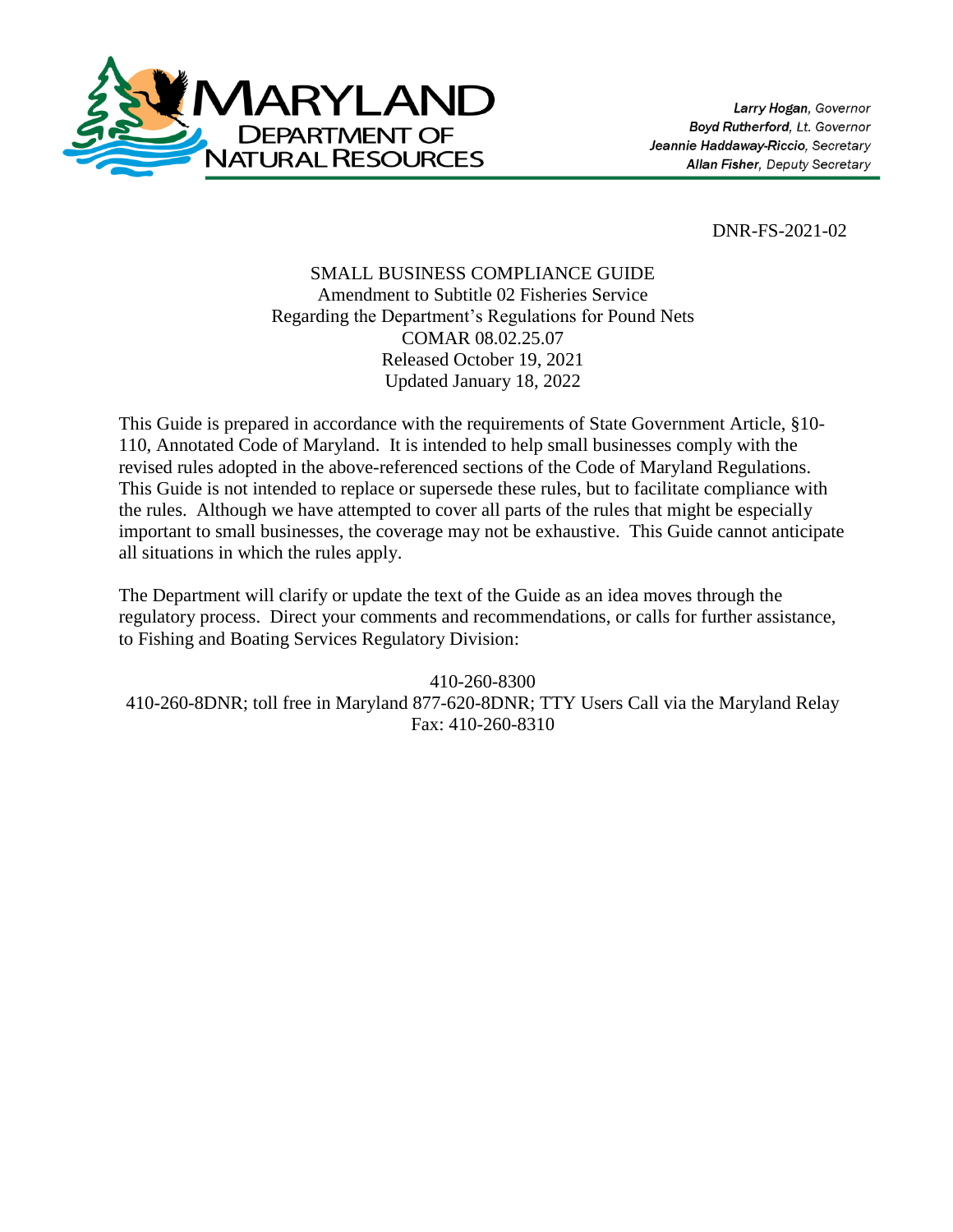# **I. SUMMARY & FAQs**

### **What has been proposed?**

The department has proposed changing the timeframe required to activate pound net sites at a regional service center. Pound net site activation would be now be for the license year and would be able to be conducted during license renewal, at the same time as other administrative processes are completed for the upcoming license year.

### **Why is this change necessary?**

Licensees are currently required to notify the department at least seven days before a registered pound net site is set, as well as notify the department within seven days of taking down a registered pound net. Due to the timing requirements, this notification procedure often requires at least one extra trip to a license service center. Allowing pound net activation for the following year during license renewal should still provide the department with the information necessary to manage fisheries while making activation more efficient and convenient for licensees. Alternatively, a licensee would still be able to activate a pound net site at any time during the license year if they did not do so during license renewal but decided later in the license year they wished to do so, just so long as the site was activated prior to the net being set up.

### **Who will this affect?**

This action applies to commercial licensees who use pound nets.

### **Has this change been discussed with advisory commissions?**

This change was requested by the Commercial Striped Bass Advisory Committee organized under the Tidal Fisheries Advisory Commission in order to simplify and clarify the requirements for activating pound net sites.

This idea was discussed with the Sport Fisheries Advisory Commission and Tidal Fisheries Advisory Commission at their October 2021 meetings. Commissioners recommended moving forward with scoping.

### **What is the specific regulatory action?**

Amend Regulation .07 under COMAR 08.02.25 Gear.

# **II. RECORDKEEPING AND REPORTING REQUIREMENTS**

This action does not create new permit, recordkeeping or reporting requirements.

### **III. IMPLEMENTATION DATE**

The department expects this change to be effective in the spring of 2022, however the exact date cannot be determined. The department will follow our normal scoping and proposal procedures.